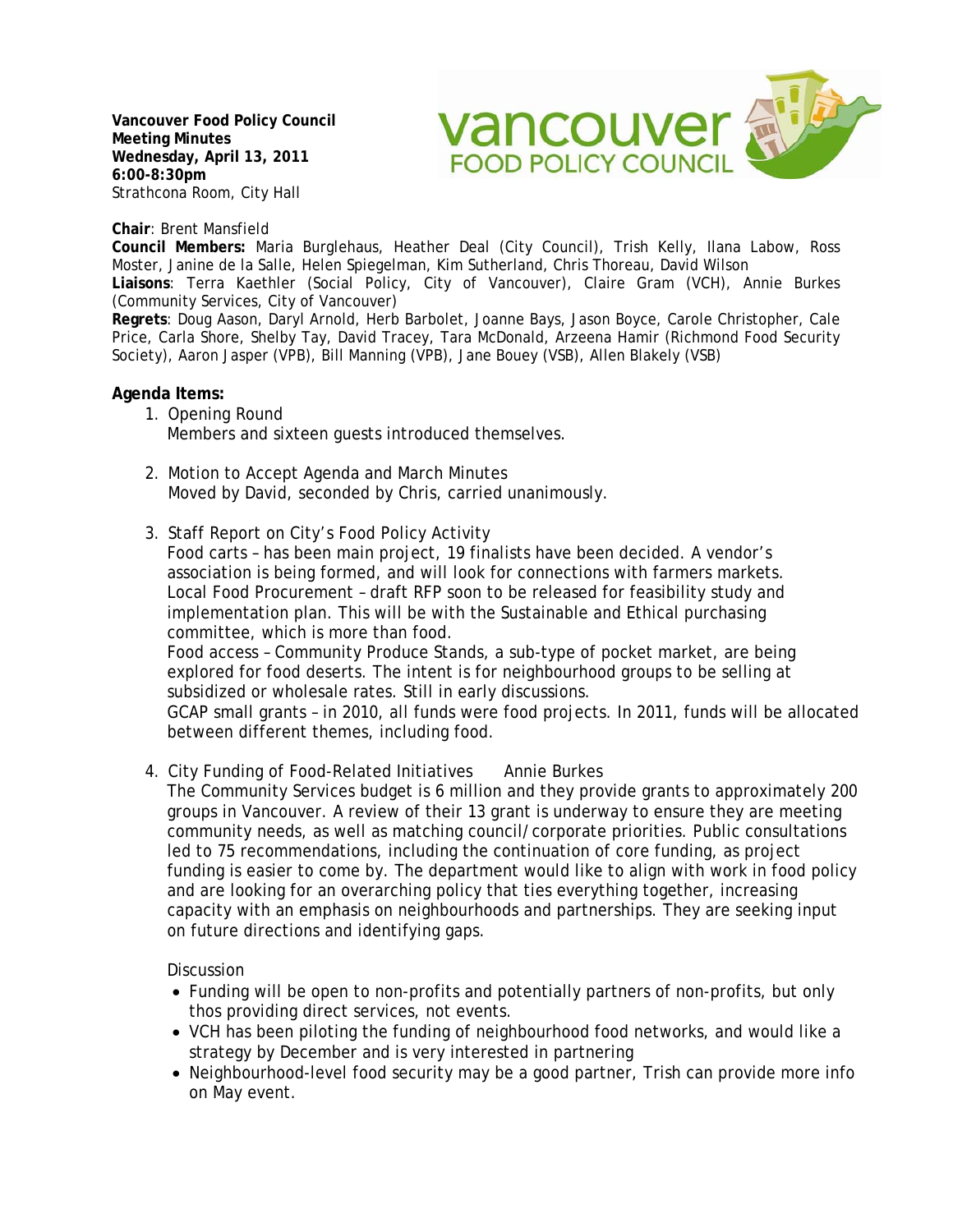- There may be organizations that are working with resilient business models that are not non-profits. The department would like to support social enterprises as the unifying theme is that funding goes to organizations that mitigate conditions to lead people to be vulnerable.
- Village Vancouver works with 'food justice' in neighbourhoods but also wants to explore the ecological relationship of food. Discussions will take place to connect the current focus on social sustainability with ecological and economic sustainability pieces.
- Funding for sector organization is also being considered.
- It was suggested that Think and Eat Green at Schools work be used to identify areas needing more attention in schools (e.g. farm to school and school gardens).
- An ad-hoc subcommittee may be struck that will look at how food can be added to existing capacity and infrastructure; Brent to follow up.
- 5. Discussion of Committee Reporting at Futures Meetings Brent It was decided that the first half of the meeting will be administrative with the last half dedicated to engaging with the community. Different options for committee updates are being considered, Trish will help to draft suggestions which will be circulated prior to the May meeting.
	- 6. Intro to Theme: The Role of Research in Food Policy With food secure Vancouver, a question arose as to how the FPC can work with researchers to inform each other and act on that information. The formation of an urban food system research group is being considered.
	- 7. Diversity and Engagement in Alternative Food Practice: Community Gardens in Vancouver, B.C. (Darlene Seto) Darlene introduced herself and spoke about her work at UBC. She is looking at community gardens and ethnic diversity, and has met with some community gardeners and will follow with a survey to as many members of community gardens as possible. She is hoping to do some statistical analysis with the results. Suggestions for FPC involvement for emerging academics include the mentoring of ideas, informational interviews, networking, student committee supervision, student presentations, and posting discussion papers. It was suggested that Darlene liaise with members of the Intercultural Community Garden, 40% of whom are immigrants. It was noted that immigrants have some of the best gardens and may not be in community gardens, and that it may be interesting to compare these groups. It was also clarified that she will look at both visible minorities and immigrants.
	- 8. An Urban Farming Census (Marc Schutzbank)

With a background in philosophy, Mark looked at genocide prevention and found the link with scarce resources. An article on the Fairmont hotel garden led him to begin Plant to Plate program in Pittsburg (urban farm). High food prices from many issues including climate change and conflicts, has caused food to be on the public radar. Urban farming is one solution to problems in the food system. Urban farming is a growing movement in Vancouver, and can strengthen connections to rural areas. There is little existing data related to urban farming – demographics, yield, business models, earnings, and best practices. Mark's thesis will attempt to fill these gaps through a literature review and semi-structured interviews, and produce results which can be